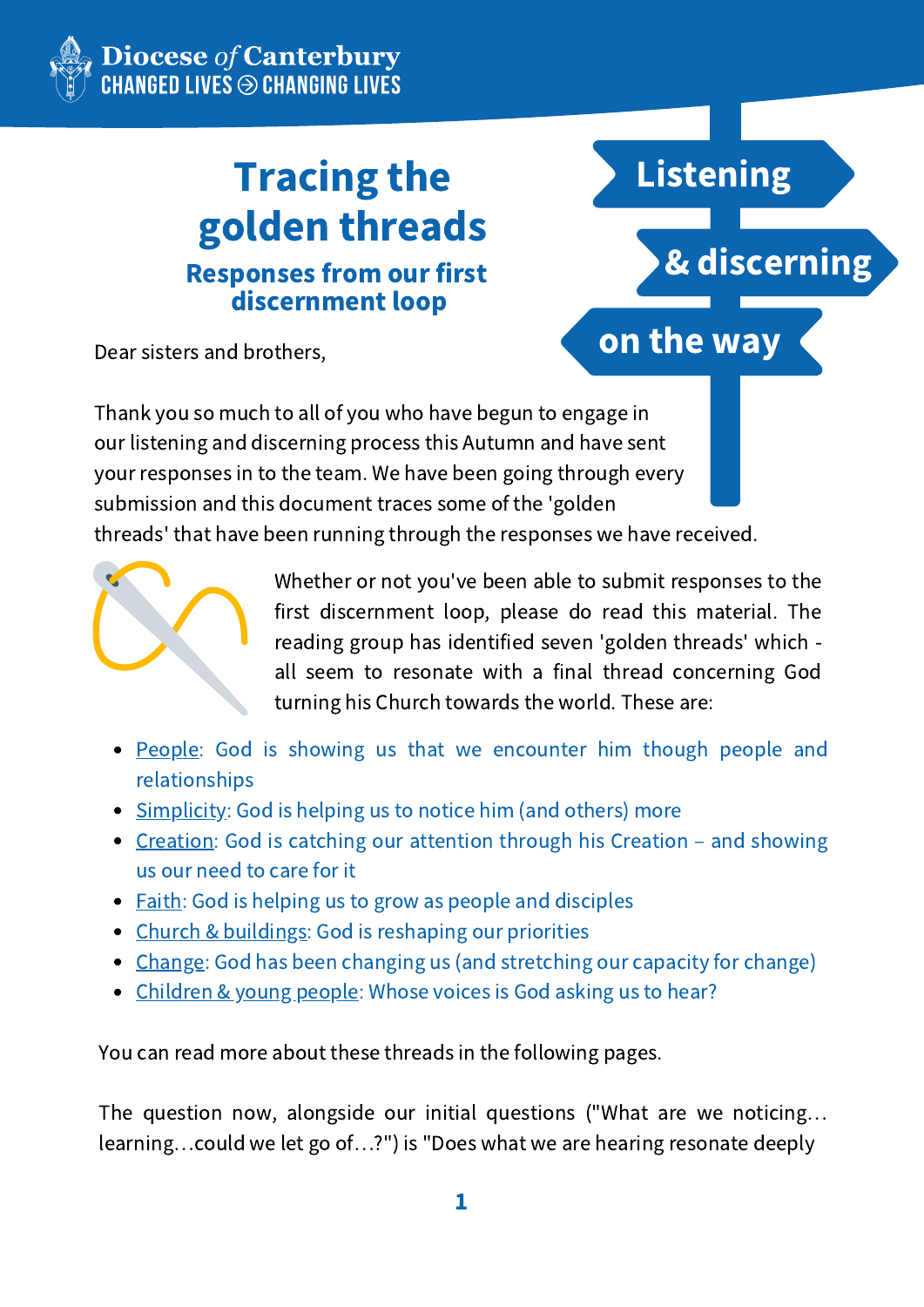

with us?" Could it be that God is speaking in these or similar ways? What else are we hearing? The second discernment loop begins on Monday 19 October. If this will be your first go, we encourage you to engage locally afresh and for your own sake, and not to worry too much about what others have said. The resources, timetable and method for sharing your responses are all [online](https://canterburydiocese.org/listening) here.

Once again, I'd like to express my thanks to you all for engaging so positively in this process. None of us has a great deal of time and energy to spare - and I'm aware of how hard our ministers and volunteers are working to support our congregations and communities during this pandemic. It can be hard to be reflective when you're spending all your resources keeping things running. But I'm convinced that this is a crucial moment in our life as a diocese - and the responses below show just how powerfully the Spirit is speaking to us even now.

I'd also like to express my thanks to our reading group - a mix of diocesan officers and parish representatives - for their care in drawing out the key themes in what we're hearing so far.

Be assured of my prayers for you and your parishes as, by God's grace, we continue to seek him in all that we do,

Afflicalle

Rt Revd Rose Hudson-Wilkin, Bishop of Dover

12 October 2020

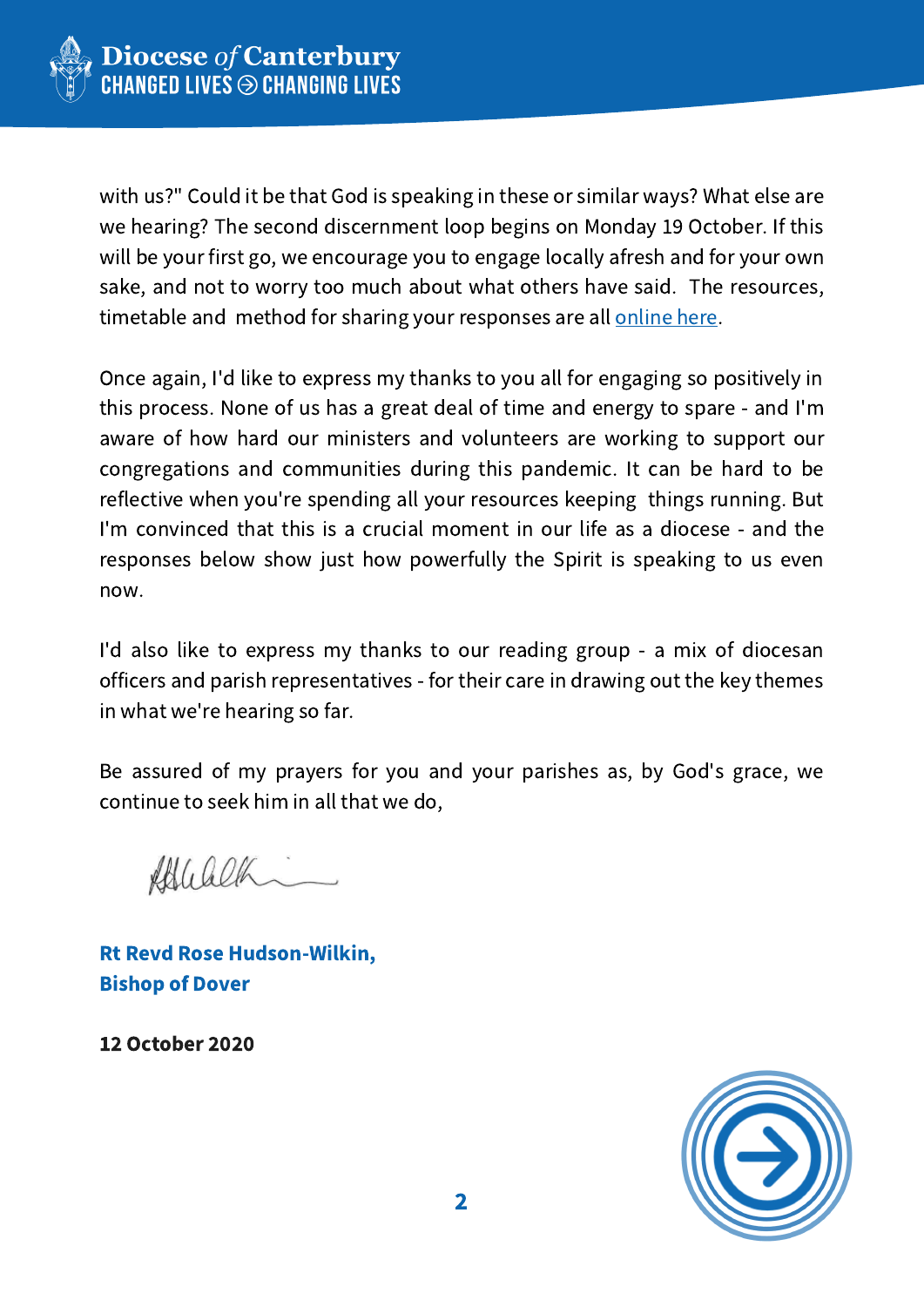

# People

God is showing us that we encounter him through people and relationships.

An overwhelming weight of noticing and learning was to do with God's movement through people and relationships. There seemed to be such a weight of discernment in this thread that several statements are noted here:

"We have noticed that people around us in the world have been open to relationship – caring, listening, recognising each other. 'Connecting and reconnecting'. Much more 'relational' connection, noticing that 'God is relationship'."

"We are witnessing a number of people searching and seeking in a spiritual sense, with our Facebook group growing from 180 members to 315, 140 engaging with worship, only 25 of whom come to church. People are asking questions, and church members are openly talking about their faith both online and in person. How we do reimagine community in light of this development?"

"We have noticed how much more community-focussed (outside church) we are. God is not about being in the building all the time."

"…a deepening of faith in people – perhaps in people we didn't expect."

"I have learnt that God is at work in the goodness of people, whether or not they currently believe."

More provocatively:

"Organised church is too focussed on church rather than the wider community. Members of the congregation were the ones who said during lockdown that the church was not doing anything. They were not looking in the right direction. Some of us were."

All of this has led to reflection and learning:

"Some of the activities that took up our energy before need reviewing and re-shaping to better meet the needs of our community – resisting anything that draws us back into a

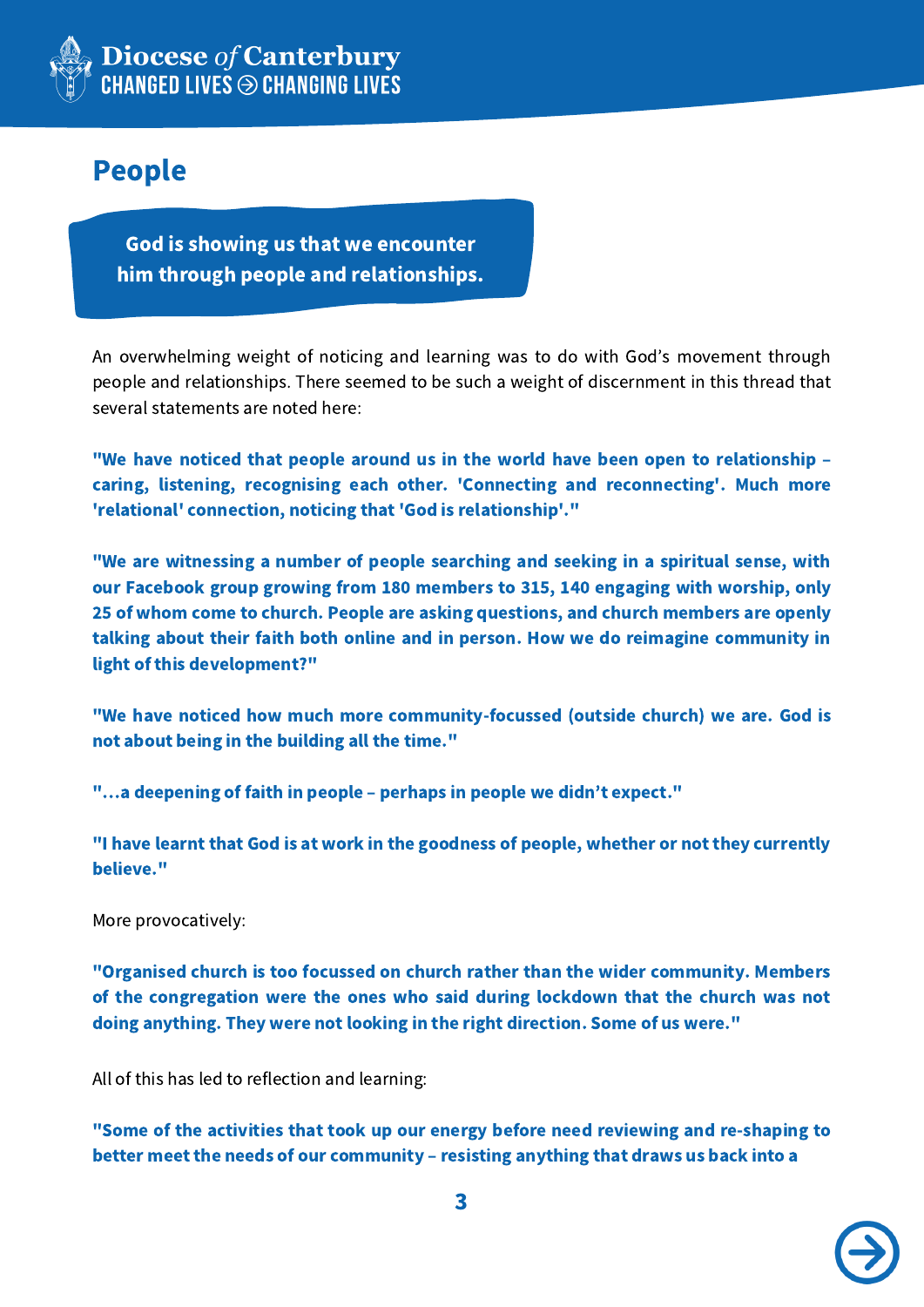

cosy ʻclub' mentality and being bold about the stuff that could be transformational. E.g. changing the coffee morning (once we can re-launch) so it also becomes a community hub."

Metaphor and discernment go together:

"…the churches are a rural landscape of fields and all the gates have been taken away, the animals are free ranging – online all over the world, new people are inhabiting our fields or experimenting or going nowhere, and we need to realise that our communities now gateless."

"I think He's also wanting us to care more for His people out in the world who don't even know Him, especially those who are very close to us in friends and family."

"It seems now is a definite turning point and we have maybe shown ourselves that it is not that hard to engage with people with issues of faith and the Gospel."

# **Simplicity**

God is helping us to notice him (and others) more

This heading could be "slow down!" Time and gain we noticed that God has been more present to us in simpler, gentler, slower lives and worship. The Reading Group saw the Sabbath principle being renewed. The sense of encounter with God and clarity about what is important has been a gift of God to us within the pandemic. Within this there has been some deep learning. Part of the learning is that, if God is speaking through this, there is a need to carry our learning through:

"There is a rootedness in simplicity of the Word – more direct and concise; a simplicity of worship which is meaningful."

"What I am personally clear about is that going forward I am not going to spend too much time with the organisational side of wider church. Focussed activity or training yes but not the rest of it."

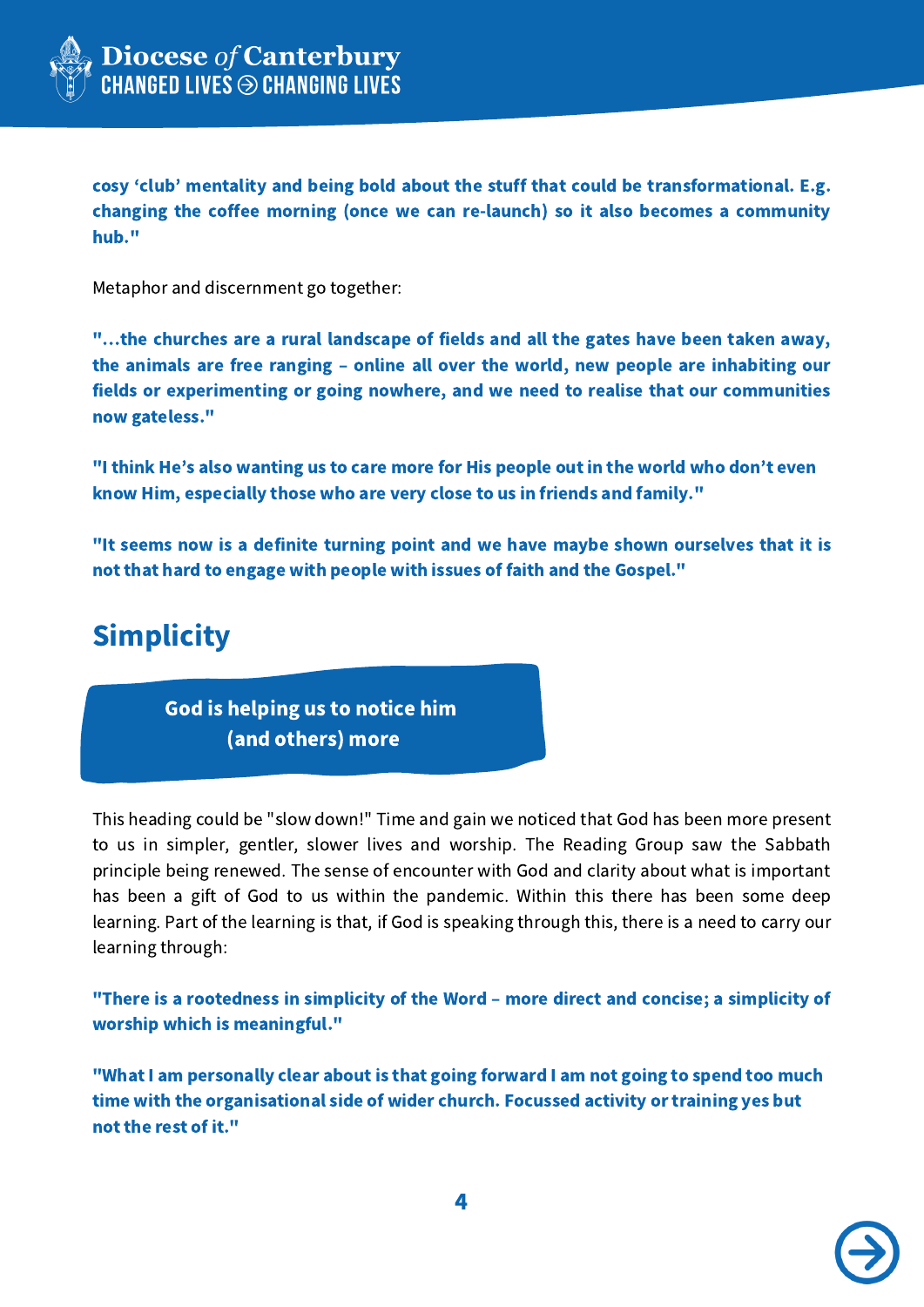

#### "Using technology for meetings - no more going out at night when everyone is tired."

Simplicity was often related to our use of language in worship, and therefore to mission. These kind of comments were common:

"We need to worship to be simpler and more accessible to those outside."

"Rid ourselves of formality [in worship and church] – be more open and comfortable, as we are outside the building."

Simplicity in church as in life was stressed repeatedly. Simplicity in worship and liturgical practice, simplicity in the Word, simplicity in the ways we meet and structure ourselves "simplicity and freedom": it seems that people have experienced these things and do not want to "go back to Egypt ''.

### Creation

God is catching our attention through his Creation – and showing us our need to care for it

The simplicity theme was connected by many to a deeper awareness and delight in God's Creation. It is as if noticing God's presence and glory in Creation is helping to us to notice God's presence, movement and activity more broadly.

Observations like this were repeated many times – they were one of the most noticeable features of the responses:

"There is a rootedness in simplicity of the Word – more direct and concise; a simplicity of worship which is meaningful."

"What I am personally clear about is that going forward I am not going to spend too much time with the organisational side of wider church. Focussed activity or training yes but not the rest of it."

The Reading Group saw a kind of Jubilee theme as we noticed in the responses God's own creativity in the renewal of Creation during lockdown. Again, we wondered if this was playing

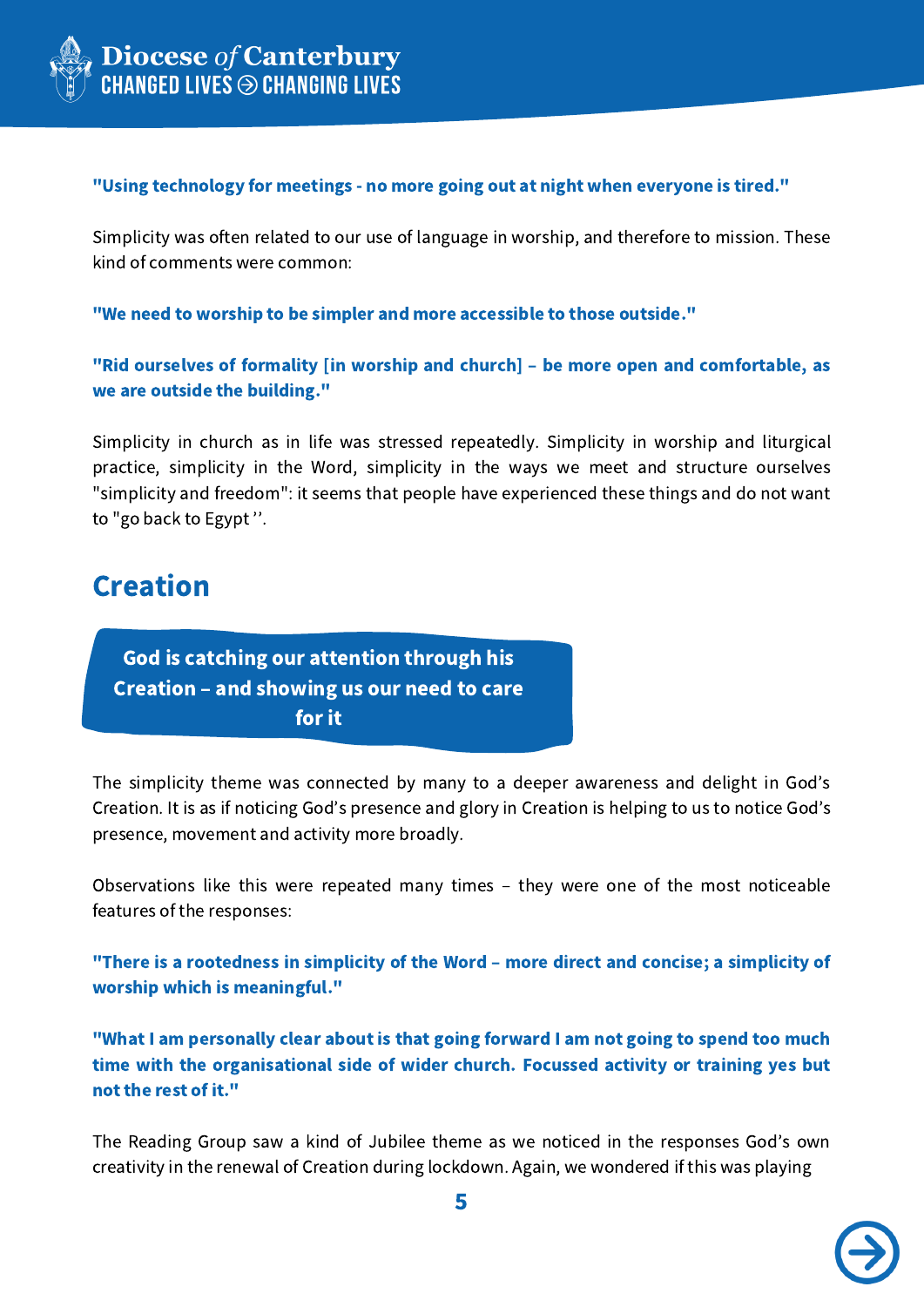

into a broader sense of renewal. Creation and the Environment (those words were used roughly equally) were repeatedly described as requiring our attention and care.

There seems a clear connection between this thread and the next one, perhaps captured in this lovely image:

"I imagine a tree putting its roots deep down into the ground to find water. It becomes strong and stable. If it sets its roots close to the surface then it will blow down it the first storm. If we do not put our complete trust and faith in God and rely on our own earthly things for strength then we are like that tree that has set its roots close to the surface. We will blow down it the first storm. Let our roots go down deep in to God and draw our strength from him."

### Faith

God is helping us to grow as people and disciples

We have become deeper and taller through the pandemic so far. It is as if, with God, crisis and suffering can be used to bring about growth – who would have thought it! These are typical of many contributions:

### "I have discovered that God can surprise me with joy."

The Reading Group noticed that desire, even desire for God, was part of the deepening process. This was a repeated theme:

"Learning to be still and listen more, to each other, to God, to ourselves."

"In our congregations, new and different people enabled to find their voice for the first time."

There was a sense that the learning needs carrying through, and that it can be – for example:

"A recognition that our faith needs to be ʻfit for purpose' going forward and where we have taken fellowship, worship or even the opportunity to share our faith for granted we need to shape up. that we have to be more real in our relationships with one another."

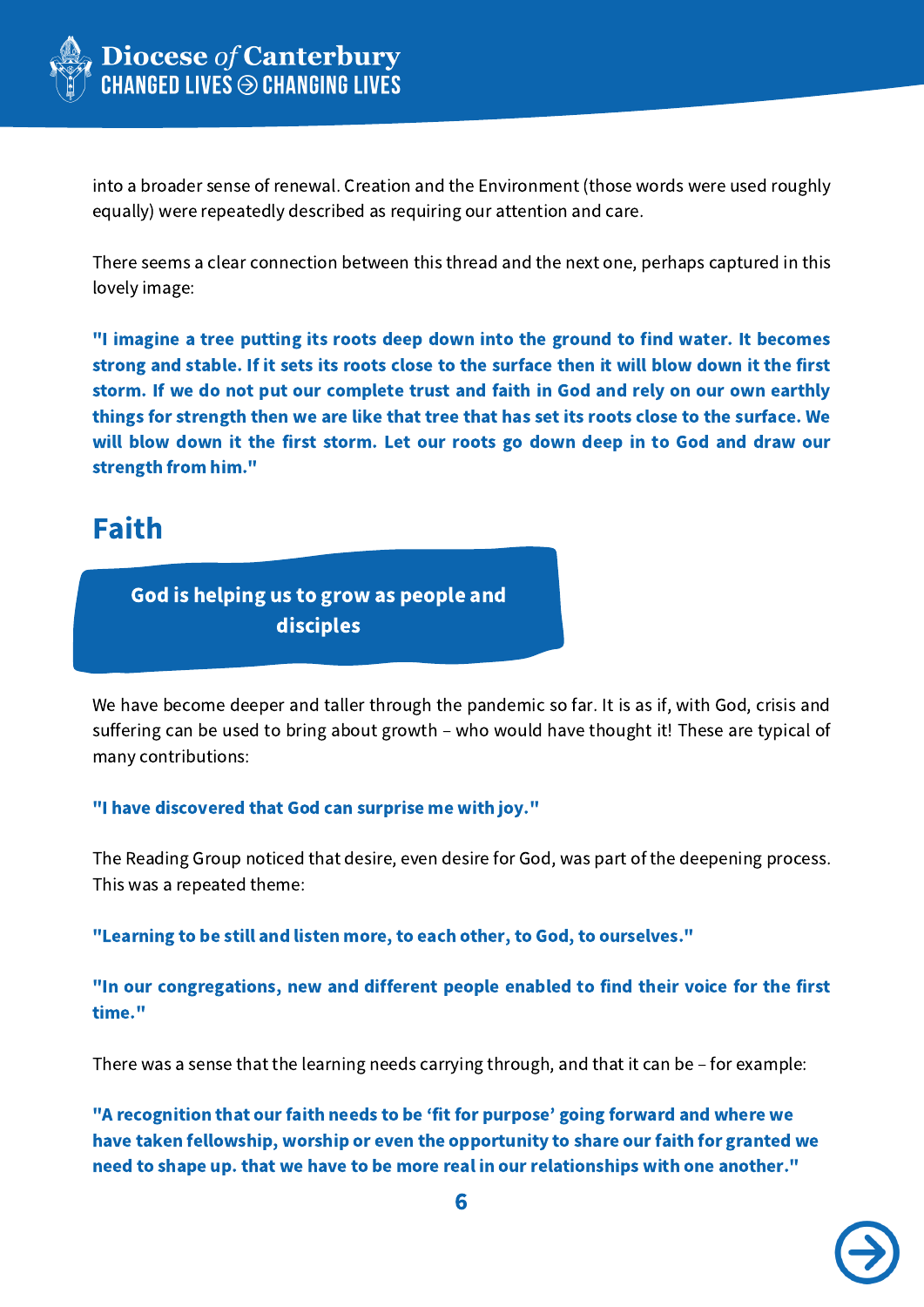

"It looks as if, through this pandemic, God has challenged us to do some rethinking – about priorities in our management of time; about how we value, and connect with, other people; and about how we as a church can use our resources, increasingly including modern media, to enrich our corporate life and make it visible to others."

# Church & buildings

God is reshaping our priorities

"God is inviting us to rethink the way we live and worship."

"God has allowed everything we have known about church to be stripped back and only personal relationship with God remains."

"We are discovering afresh that the future of the Church is right now."

"'How will the Church be different when this pandemic is over?' And we realised, we are different already."

There were probably more observations about the burden of church buildings than any other single thing (see the table at the end of this section). Such remarks were sometimes carefully balanced:

"Church buildings can be a distraction, though for some the practical care of the building is where their gifts lie."

More often they were very clear:

"Church is people, not buildings."

"The church is everywhere and not confined to buildings."

Most of all, the responses saw the buildings as, at worst, an impediment to mission. (Bureaucratic control and external demands were seen in the same way.) Many were looking for clarity about mission, so that buildings were de-emphasised or where possible repurposed:

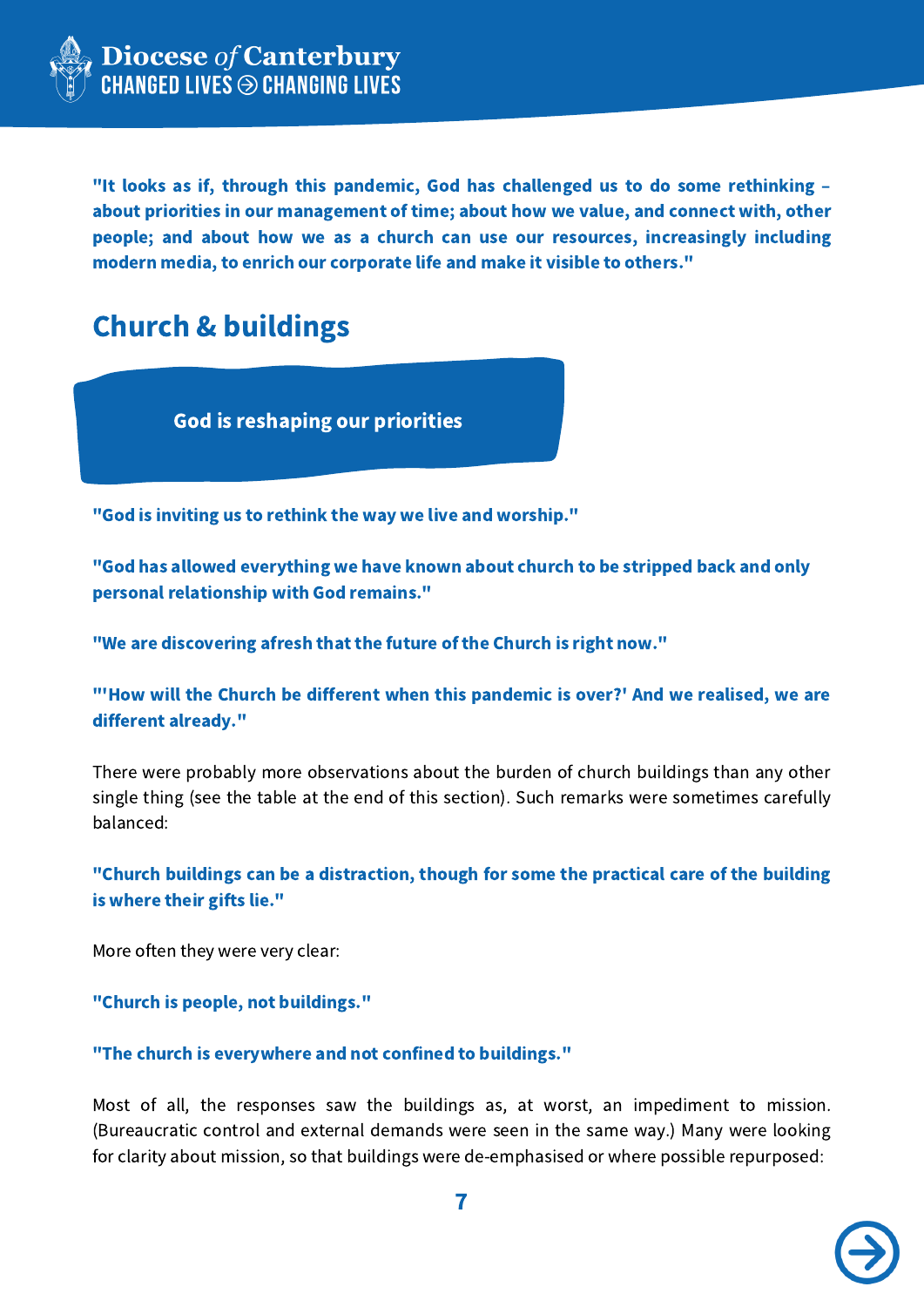

"A feeling amongst some that our church buildings are a time-consuming incumbrance – can we let go of them so that the time released can be more Christ-focused and peoplecentred?"

"We need church buildings to be hubs not Sunday sanctuaries (evidence that God is doing this already)."

"We will have to address the issue of buildings where they have become millstones around the necks of shrinking and ageing church communities and held back growth, change and missional activity in multi-parish setups because they draw so much time, energy and resources just propping them up."

Learning about how we are church was expressed in various ways (some of which has appeared in the sections above). Here is a specific, rather sharp, observation:

"Clergy-centric leadership – we really need to resist the gravitational pull to this model in the C of E, and keep the Clergy focus on releasing and equip lay leaders and Christians in their own particular calling or gifting for church, community and the secular workplace. There is a sense that some of the traditionalism that has historically shaped our churches, has got to be released to allow for fresh, diverse and invitational ways of worship to be developed… though the various PCCs still have a duty to raise funds for the fabric of their churches rather than mission and some are questioning now whether this is actually a good use of resources."

### Change

God has been changing us (and stretching our capacity for change)

"We will be forced to confront changes, especially those we don't agree with. It will happen in every area of our lives. The knowledge will be uncomfortable, distressing & unwelcome & we will have to accept the alterations with grace."

Here is another dimension of the paradox noted by the Reading group – we have ʻexpanded' in a time of apparent constriction. We also seemed to have adapted, and quickly, in a time of insecurity:

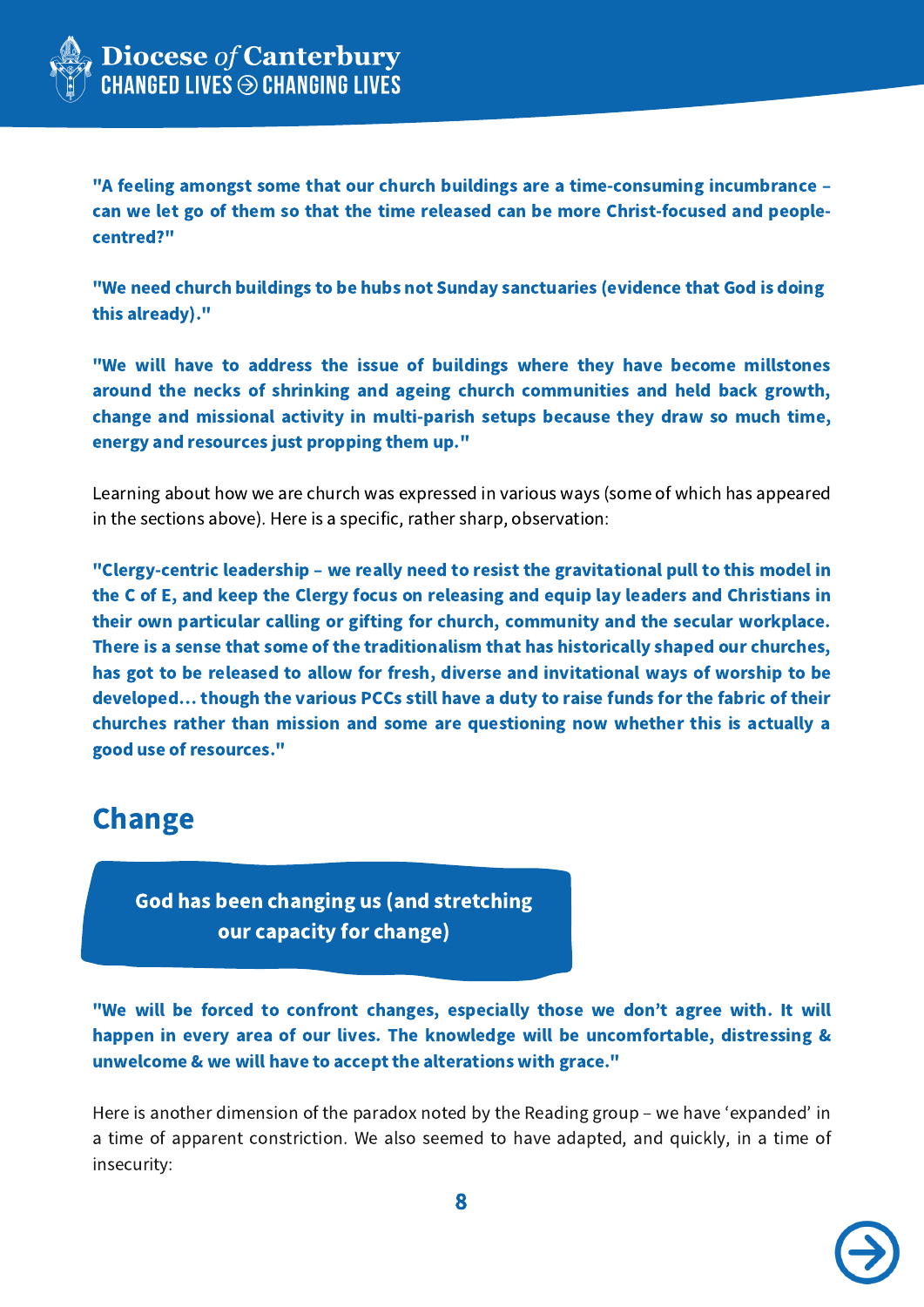

#### "We are…helpless and not in control."

In general, churches of all sizes are proving more resilient than they thought in the face of a crisis – though there is also a sense of loss and disconnection with some. Specifically, where the reasons are obvious, churches are willing to embrace technology, different ways of worshipping and of being in fellowship with each other, and of offering pastoral care. Online church has sometimes had significant missional impact and in those cases will not now simply be dropped. Such churches will be ʻblended' as face to face and online communities.

The Reading Group used an elastic band metaphor to reflect on what we were hearing about change. Was there a fear that we will 'ping back' from the changes presently seen as positive? Or have we moved beyond the point of elasticity into a new way of being, so that we will not go back? In many of the Responses there was a clear sense of the latter. This point will remain a question for ongoing discernment and reflection.

# Children & young people

Whose voices is God asking us to hear?

### "God's world is getting better."

We asked the question about Children and Young People first on the Response Form because we wanted to prioritise their discernment.

There were only 8 contributions from or on behalf of children or young people. There were some recorded intentions to engage with this group in the Second Loop, one referring to the excellent resources offered for this purpose.

The children and young people whose actual words were shared were more willing to express their anxiety and fear about the pandemic, were sensitive to the need to care for nature and the world and able to recognise God's presence in nature and love of it:

### "God really cares about the planet."

"The world isn't always perfect."